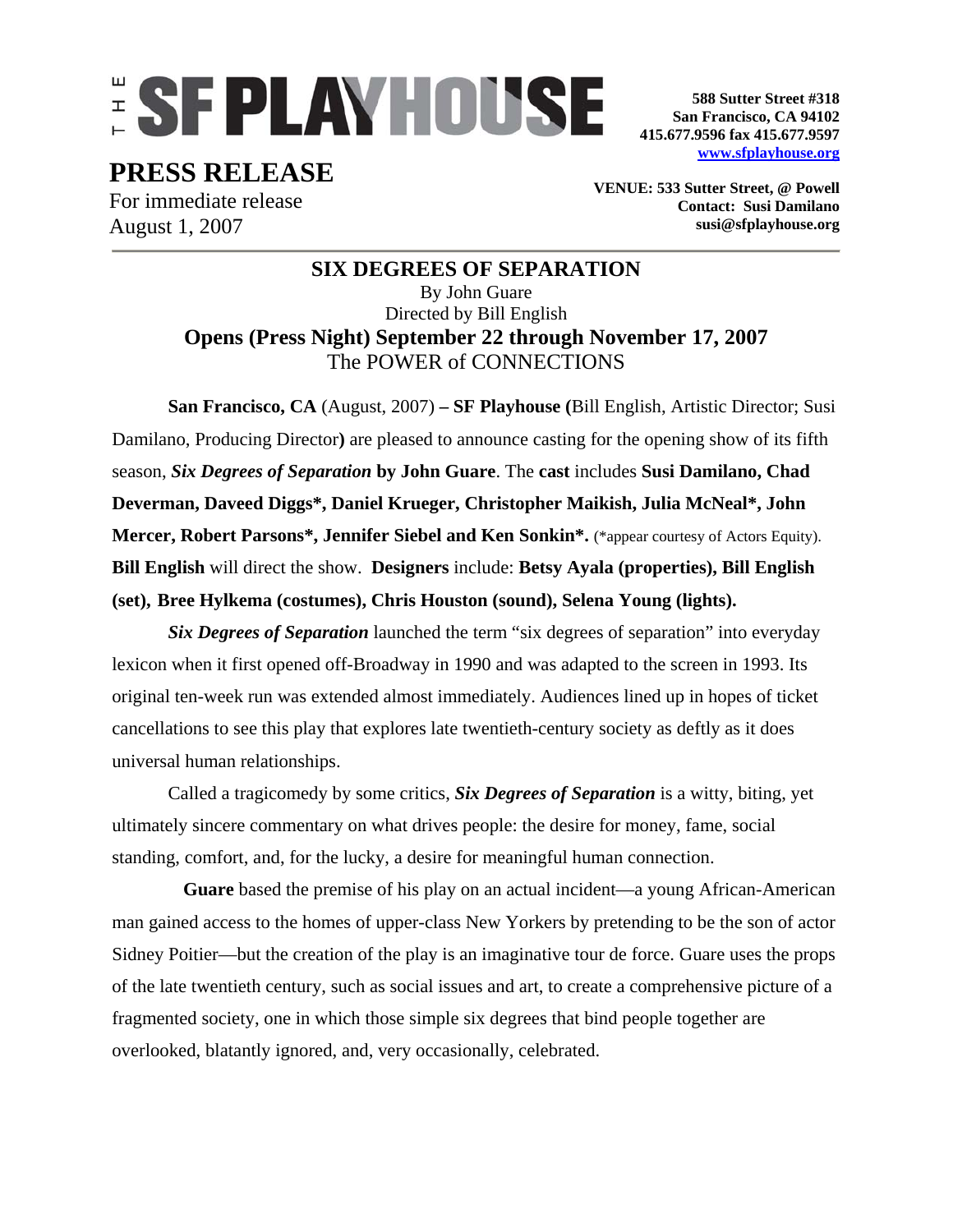## SF PLAYHOUSE

**Six Degrees of Separation by John Guare** *Continued:*

 For tickets (\$65 **Opening Night September 22, 2007**, \$38 regular, and \$20 preview performances) or more information, the public may contact the SF Playhouse box office at **415- 677-9596**, or visit **www.sfplayhouse.org**, **TicketWeb.com**, or the **TIX** box office on Union Square.

**John Guare** was born in New York, NY on February 5, 1938. He wrote his first play at the age of eleven and very early became dissatisfied with traditional kitchen-sink dramas in which everything was "real" right down to the kitchen-sink. He yearned for a theatre that would proclaim inner truth rather than surface reality. "The theater," Guare argued, "is a place of dreams where you lay out the unconscious and make it visible."

After studying at Yale University, Guare set out to develop his own unique style of theatrical comedy, and he was soon rewarded with an Obie Award for his one-act play, *Muzeeka* (1968), but it was not until 1970 that he burst onto the national scene with *House of Blue Leaves*, a darkly comic attack on American values that disrupted the conventions of realistic theatre by including the kitchen sink, but cramming it with "lots of songs and talking to the audience." In 1971 he wrote the libretto for *Two Gentlemen of Verona,* a pop-rock musical adaptation of Shakespeare's play which he created with composer Galt Macdermot (*Hair*) and Mel Shapiro. The musical was designed to play in the back of a truck from which it would tour the parks of New York, but the show was so successful that it soon moved to Broadway where it went on to win the Tony Award for "Best Musical."

Perhaps Guare himself best describes his personal struggle with realistic drama when he asks, "Does the playwright elect to keep that kitchen sink to soothe the audience? Does the playwright dismantle the kitchen sink and take the audience into dangerous terrain? How the playwright resolves this tension between surface reality and inner reality, how the playwright restores the theater to its true nature as a place of poetry, song, joy, a place of darkness where the bright truth is told, that war against the kitchen sink is ultimately the history of our theater."

His best known works include *House of Blue Leaves* (which won both an Obie and the New York Drama Critics Circle Award for the Best American Play of 1970-71 and received four Tony Awards during its 1986 revival), *Four Baboons Adoring the Sun* (which was produced at the Lincoln Center Theater in 1992 and was nominated for four Tony Awards), and *Six Degrees*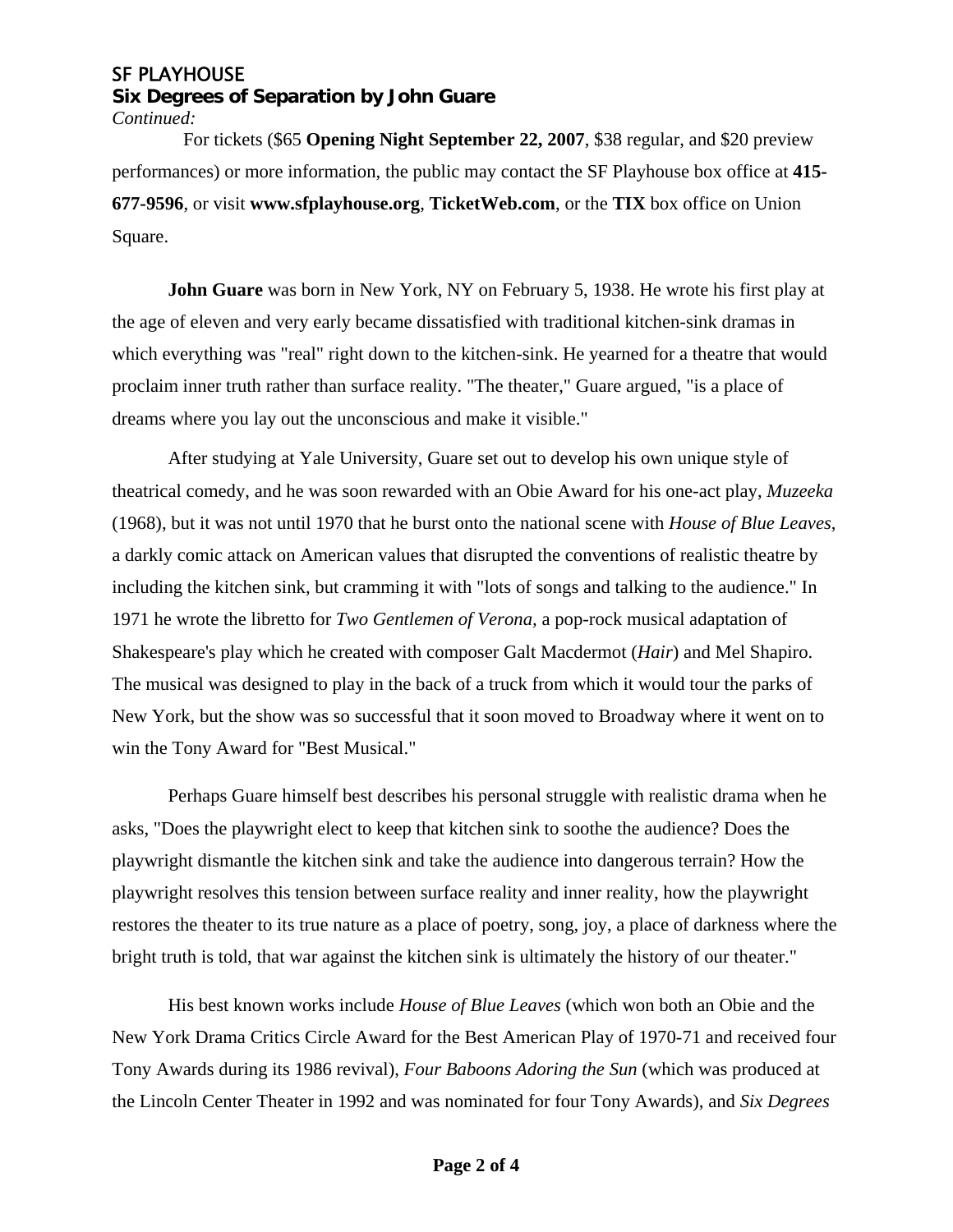### SF PLAYHOUSE **Six Degrees of Separation by John Guare** *Continued:*

*of Separation* (which received the New York Drama Critics Circle Award in 1990 and an Olivier Best Play Award in 1993.) Other works by Guare include *Two Gentlemen of Verona* (1971), *Rich and Famous* (1974), *The Landscape of the Body* (1977), and *Bosoms and Neglect* (1979).

**Bill English** (Director, Artistic Director and Designer) spent his life producing works of art. Bill is an accomplished singer, pianist and composer (he's written many songs, a musical, and a score for a film). He has acted in films, television and professional theatre and is a member of all the performing unions. Bill's work in the theatre has been recognized with numerous awards for acting, directing, sound and set design. In 2005, he earned a Bay Area Theatre Critic Circle Awards (BATCC) award for his directing work on *The Crucible* and in 2004, under Bill's leadership, SF Playhouse productions earned a record of twenty nominations from BATCC (Five were won) and received three Dean Goodman Choice Awards.

Founded by **Bill English and Susi Damilano** in 2003, **SF Playhouse** is Union Square's intimate, professional theatre. Using professional actors and world class design, the SF Playhouse, which won the Bay Guardian's 2006 Best Off Broadway Theatre Award and about which the *San Francisco Chronicle* raved, "San Francisco's newest theatre isn't just another tiny stage carved out of a storefront . . . its an enticing introduction to a new company," has become an intimate theatre alternative to the traditional Union Square theatre fare, garnering 20 Bay Area Theatre Critic nominations in its first year. Providing a creative home and inspiring environment where actors, directors, writers, designers, and theatre lovers converge, SF Playhouse, hailed as a "small delicacy" by *SF Weekly* and "eclectic" by the *San Francisco Bay Guardian*, strives to create works that celebrate the human spirit.